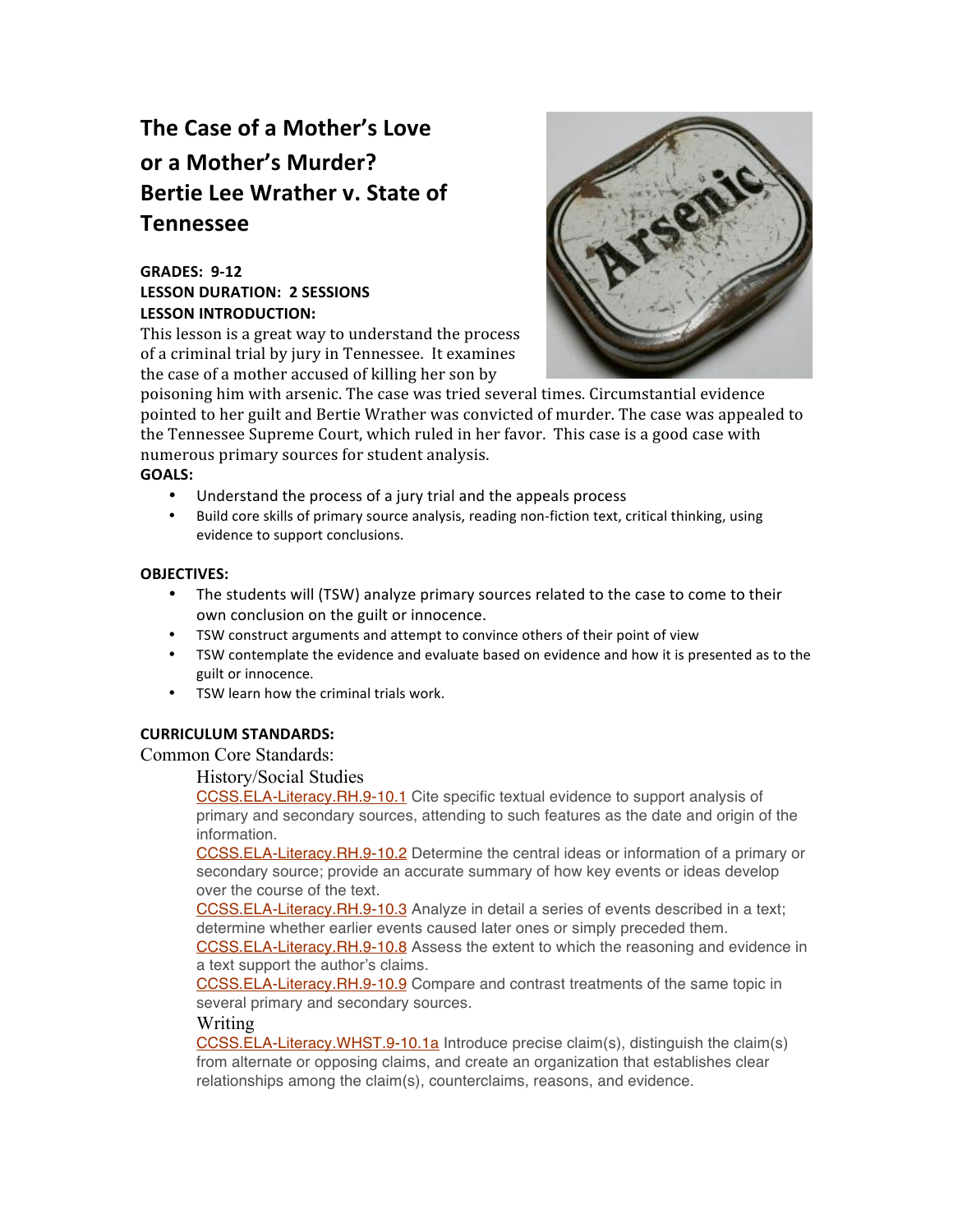CCSS.ELA-Literacy.WHST.9-10.1b Develop claim(s) and counterclaims fairly, supplying data and evidence for each while pointing out the strengths and limitations of both claim(s) and counterclaims in a discipline-appropriate form and in a manner that anticipates the audience's knowledge level and concerns.

## Content Standards:

GC.56 Explain the hierarchy and functions of the Tennessee court system, including the distinction between Chancery and circuit courts and identify the current chief justice of the state supreme court. (P, TN)

## **HOOK/SET:**

Write on the board:

Trial by Jury:

"The right of trial by jury shall remain inviolate, and no religious or political test shall

ever be required as a qualification for jurors." *Tennessee Constitution, Article I, Section 6.*

This provision guarantees the right to trial by jury as it existed by common law at the time of Tennessee's 1796 Constitution. The right applies to criminal trials for felonies, but not to petty offenses. It also applies to many but not all civil cases. The right to a trial by jury means that a litigant has the right to have all issues of fact decided by a jury if there is a conflict in the evidence.

Today we will discuss a trial by jury in Tennessee.

# **PROCEDURE:**

1. Read the case description.

Self‐Reflection:

2. Write down your presumptions. Write down what questions you want answered. Write down three prejudices you might have.

3. Select a student as the defendant, or the teacher might be the defendant. Introduction of Evidence:

4. Divide the class into groups of 4 students.

5. Pass out printed out copies of primary source evidence related to the trial. Each group will get a few minutes with each piece of primary source evidence. They should discuss how best to interpret each piece of evidence and prepare to give reasoning for each.

a. Arsenate of Lead container (3.75 x 3.75 x 2.5)

- b. St. Thomas Hospital Record (11 x 8.5)
- c. Aetna Insurance Policy (14 x 8.25)
- d. National Spiritualist Union chart (12.5 x 8.5)

6. Assign groups of 4 into teams: one team as Prosecution (District Attorney), one team as Defendant's Counsel, and the jury of 12

7. Each group must analyze and interpret the evidence in light of the trial.

8. Allow time for each group to build and write down their arguments.

Prosecution's Arguments (Team of 4):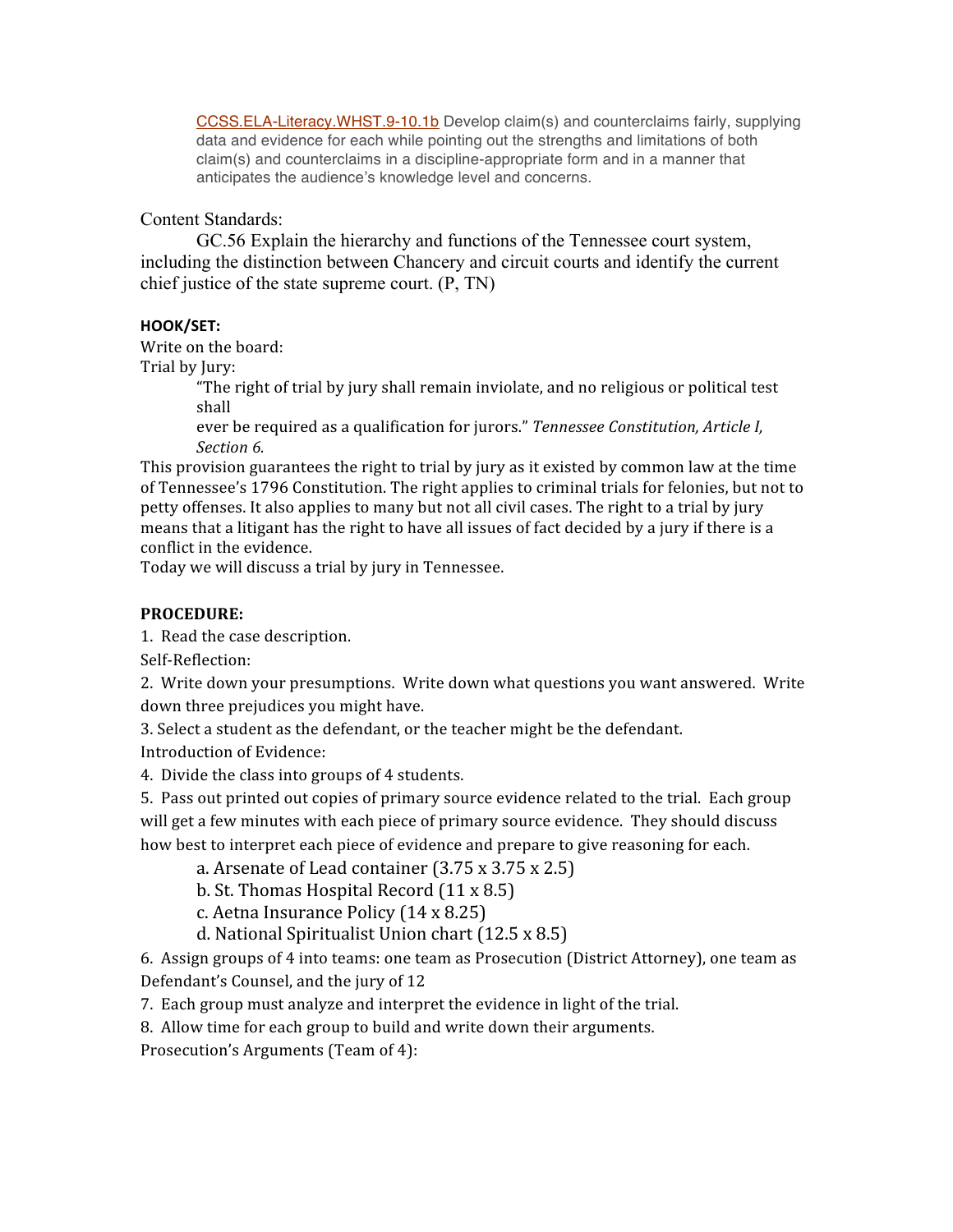The Prosecution must use the primary source materials as evidence to support their case. How does the evidence support your contention that Mrs. Wrather did indeed kill her son? What questions do you think the jury wants answered by you? Motives? Defendant's Arguments (Team of 4):

Analyze the primary source evidence and try to show how it doesn't prove your defendant's guilt. How does the evidence support your contention that Mrs. Wrather is innocent of killing her son? What questions do you think the jury wants answered by you? Jury Evidence Analysis (Group of 12):

While the Defendant's attorneys are preparing their arguments, the Jury should be reading the case description, reviewing the evidence, and writing the questions they want answered.

9. Presentation of Arguments

Each individual in the group will present the arguments they constructed either for conviction or acquittal.

Prosecution's Closing Arguments

Defendant's Closing Arguments

10. Jury deliberation period:

Combine Jury team into a group of 12 or however large the actual jury pool was. Arrange student's desk into a circle so that all can discuss the case and evidence and give their conclusions as well as support their claims.

11. Jury deliberates together out loud for 10 minutes. During this time, the Prosecution and Defense must listen carefully and take notes.

12. Take a silent vote using guilty or not guilty written on slips of paper.

Students then spend time writing their judgments. Students must use evidence to support their conclusions.

Class Discussion and Student Participation

13. Students must speak and tell why they came to the conclusion of guilt or innocence.

14. Designate a student to write common themes and conclusions.

If the jury trial ends in a hung jury then the case will be re-tried by the next class.

TEACHER NOTE: For your next class, set up the story as the trial played out with a retrial.